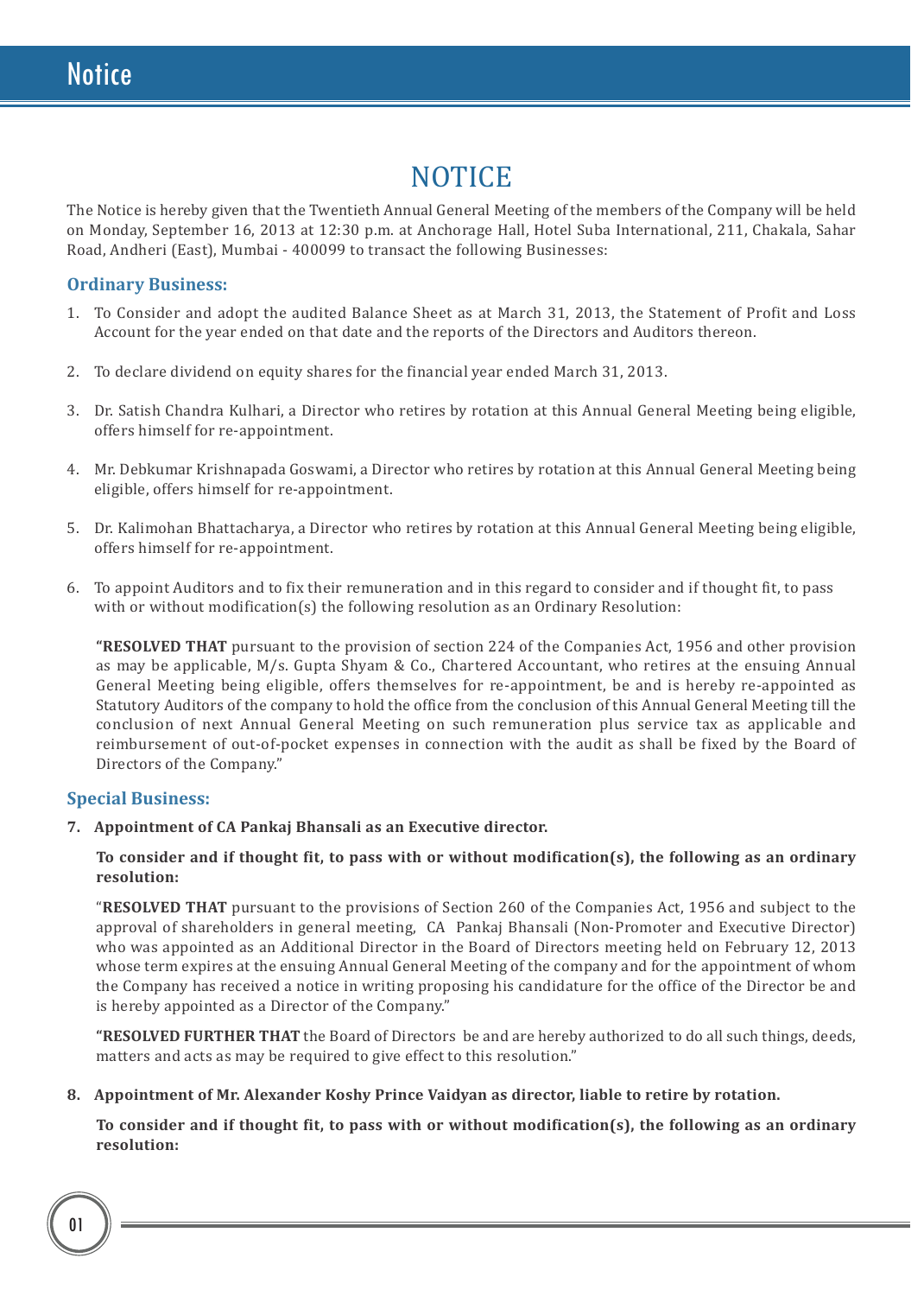"**RESOLVED THAT** pursuant to the provisions of Section 260 of the Companies Act, 1956 and subject to the approval of shareholders in general meeting, Mr. Alexander Koshy Prince Vaidyan (Non-Executive Director & Independent Director) who was appointed as an Additional Director in the meeting of the Board of Directors held on February 12, 2013 whose term expires at the ensuing Annual General Meeting of the company and for the appointment of whom the Company has received a notice in writing proposing his candidature for the office of the Director be and is hereby appointed as a Director of the Company whose period of office shall be liable to determination by retirement by rotation of director."

**"RESOLVED FURTHER THAT** the Board of Directors be and are hereby authorized to do all such things, deeds, matters and acts as may be required to give effect to this resolution."

### **9. Appointment of Mrs. Bhagyam Ramani as director, liable to retire by rotation.**

**To consider and if thought fit, to pass with or without modification(s), the following as an ordinary resolution:**

**"RESOLVED THAT** pursuant to the provisions of Section 260 of the Companies Act, 1956 and subject to the approval of shareholders in general meeting, Mrs. Bhagyam Ramani (Non-Executive Director & Independent Director) who was appointed as an Additional Director in the meeting of the Board of Directors held on February 12, 2013 whose term expires at the ensuing Annual General Meeting of the company and for the appointment of whom the Company has received a notice in writing proposing his candidature for the office of the Director be and is hereby appointed as a Director of the Company whose period of office will be liable to determination by retirement by rotation of director."

**"RESOLVED FURTHER THAT** the Board of Directors be and are hereby authorized to do all such things, deeds, matters and acts as may be required to give effect to this resolution."

#### **10. To consider and, if thought fit, to pass the following resolution as an Special Resolution:**

**"RESOLVED THAT** pursuant to sections 269, 309, 311 and other applicable provisions, if any, of the Companies Act, 1956 approval is hereby accorded to the reappointment of Mr. Kamal Poddar as Managing Director of the Company for a period of three years from 1st November, 2013 to 31st October, 2016 upon the principal terms and conditions set out in the explanatory statement attached hereto and the Agreement submitted to this meeting and initialled by the Chairman of the meeting for identification, which Agreement is hereby specifically approved and sanctioned with liberty to the Board of Directors to increase, alter and vary, without further reference to the Shareholders, the terms and conditions of the said reappointment and/ or Agreement in the event of change in legislation, rules and regulations in this regard, in such a manner as may be acceptable to Mr. Kamal Poddar."

**"RESOLVED FURTHER THAT** the Board be and is hereby authorised to take all such steps as may be necessary, proper and expedient to give effect to this Resolution."

 **By Order of the Board of Directors** Sd/- **Place:** Mumbai **Mahavir Toshniwal Mahavir Toshniwal Mahavir Toshniwal Date**: August 08, 2013

**Date:** August 08, 2013

#### **Registered Office:**

Shree Shakambhari Corporate Park, Plot No.156-158, Chakravarti Ashok Society, Near Bombay Cambrige School, J.B. Nagar, Andheri (E), Mumbai – 400 099 email id: info@choiceindia.com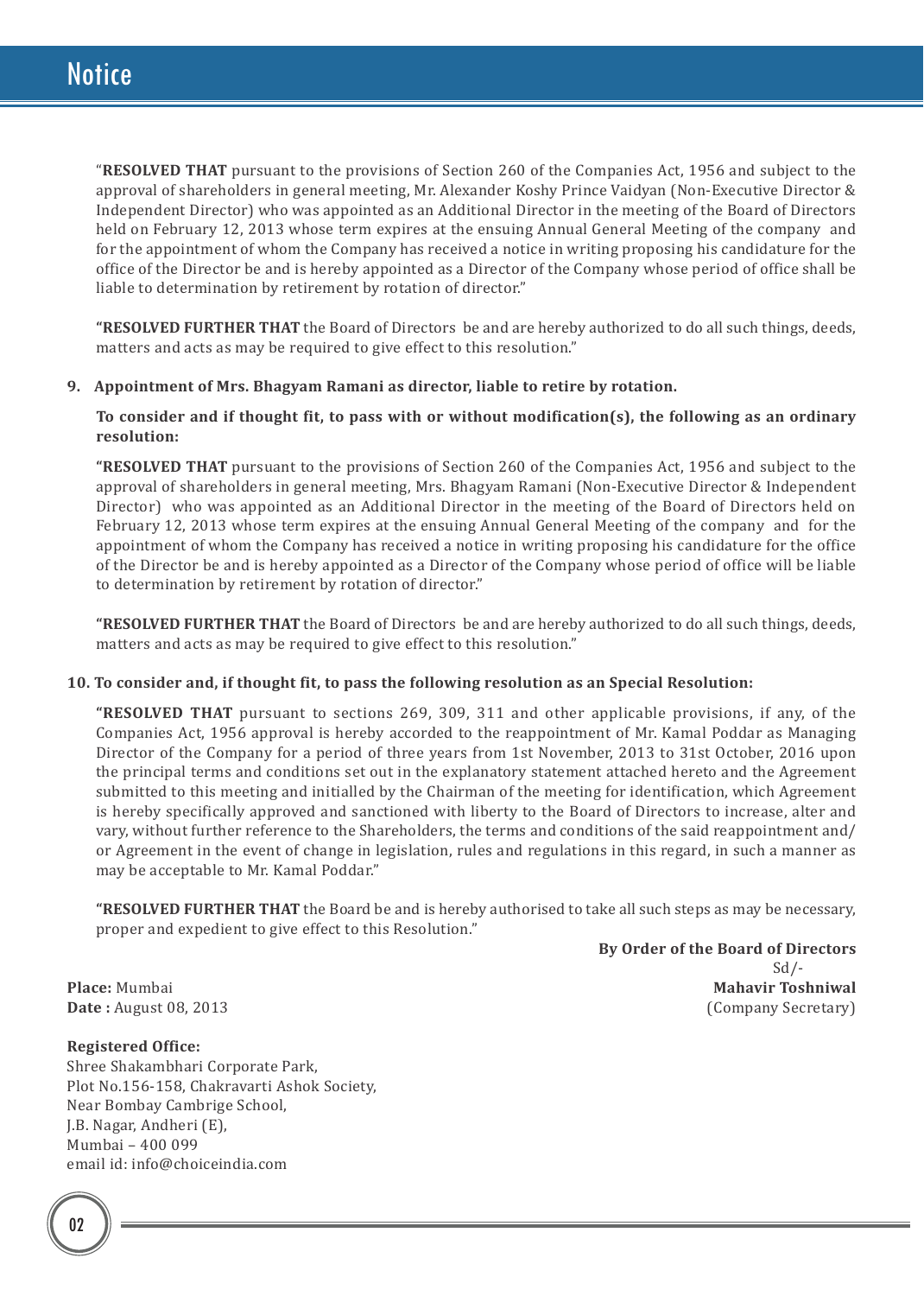## **NOTES:**

- 1. A MEMBER ENTITLED TO ATTEND AND VOTE AT THE MEETING IS ENTITLED TO APPOINT A PROXY OR PROX-IES TO ATTEND AND VOTE INSTEAD OF HIMSELF AND PROXY NEED NOT BE A MEMBER OF THE COMPANY. PROXIES IN ORDER TO BE EFFECTIVE MUST BE RECEIVED AT THE REGISTERED OFFICE OF THE COMPANY NOT LESS THAN 48 HOURS BEFORE THECOMMENCEMENTOF THE MEETING.
- 2. The Explanatory Statement pursuant to Section 173(2) of the Companies Act, 1956 in respect of Special Business as set above to be transacted at the Meeting is annexed hereto and forms part of this Notice.
- 3. Corporate Members intending to send their authorized representative to attend the Meeting are requested to send a certified true copy of the Board Resolution authorizing their representative to attend and vote on their behalf at the meeting.
- 4. The Register of Members and Transfer Books of the Company will remain closed from September 12, 2013 to September 16, 2013 (both days inclusive).
- 5. All members are requested to intimate changes, if any, in their registered address, immediately to the Registrar & Transfer Agents, Sharex Dynamic India Private Limited or to their depository participants in case shares are held in depository form.
- 6. In order to receive copies of Annual Reports and other communication through e-mail, Members are requested to register their e-mail addresses with the Company by sending an e-mail to **info@choiceindia.com.**
- 7. All documents referred to in the notice are open for inspection at the registered office of companies during the working days and office working hours.
- 8. As a measure to save the cost, copies, of the annual report will not be distributed at the Annual General Meeting. Members are therefore requested to bring their copies of the annual report to the meeting.
- 9. Members desirous of obtaining any information concerning the accounts and operations of the company are requested to send their queries at least Ten days before the date of the Meeting of the company so that the information required may be made available at the meeting
- 10. Members are requested to bring the Attendance Slip sent herewith duly filled for attending the Meeting along with identity Proof.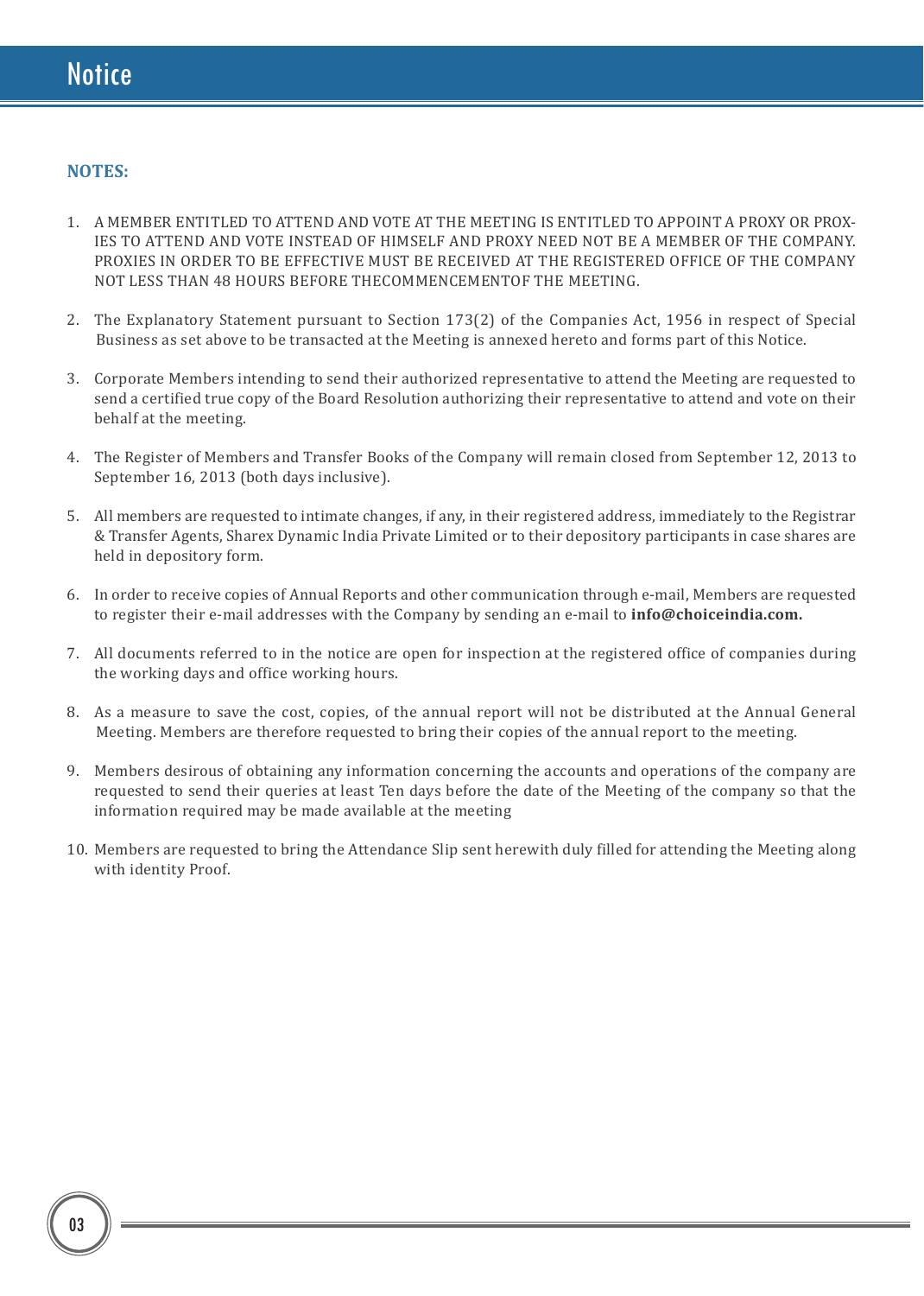## **EXPLANATORY STATEMENT (Pursuant to Section 173(2) of the Companies Act, 1956)**

### **Item of special business:**

#### **Item No. 7, 8 and 9:**

CA Pankaj Bhansali, Mr. Alexander Koshy Prince Vaidyan and Mrs. Bhagyam Ramani were appointed with effect from February 12, 2013, as an Additional Director of the Company pursuant to Section 260 of the Companies Act, 1956 ('the Act').

In terms of the provisions of Section 260 of the Act, CA Pankaj Bhansali, Mr. Alexander Koshy Prince Vaidyan and Mrs. Bhagyam Ramani will hold office up to the date of the ensuing AGM. The Company has received notice in writing from members proposing the candidatures of CA Pankaj Bhansali, Mr. Alexander Koshy Prince Vaidyan and Mrs. Bhagyam Ramani for the office of Director of the Company under the provisions of Section 257 of the Act.

CA Pankaj Bhansali, Mr. Alexander Koshy Prince Vaidyan and Mrs. Bhagyam Ramani are not disqualified from being appointed as Director in terms of Section 274 (1)(g) of the Act. The Company has received the requisite Form DD-A from CA Pankaj Bhansali, Mr. Alexander Koshy Prince Vaidyan and Mrs. Bhagyam Ramani, in terms of the Companies (Disqualification of Directors under Section 274(1)(g) of the Companies Act, 1956) Rules, 2003, confirming their eligibility for such appointment.

No director, except CA Pankaj Bhansali, Mr. Alexander Koshy Prince Vaidyan and Mrs. Bhagyam Ramani, to whom the resolution relates, is interested or concerned in the resolution.

The Board recommends the resolution for approval of the members.

#### **Item No. 10:**

Mr. Kamal Poddar's tenure as Managing Director expires on 31st October 2013. At the Board Meeting of the Company held on August 08, 2013, the Board had approved the re-appointment of Mr. Kamal Poddar as Managing Director for a further period of three years from November 1, 2013 to October 31, 2016 on terms and conditions as set out below based on the recommendations of the Remuneration Committee and subject to approval by the Shareholders at the ensuing Annual General Meeting of the Company.

Mr. Kamal Poddar is a Chartered Accountant from Institute of Chartered Accountant of India. Mr. Kamal Poddar has 13 years of experience and has been with Choice for over 4 years. Mr. Kamal Poddar took over as Managing Director of Choice in the year 2008 and since then he has led the organisation successfully with clear strategic vision, focus on customers and inclusive execution of customer centric value propositions, thereby consolidating Choice's leadership position in the market place.

The Board of Directors of the Company has subject to provisions of Sections 198, 269, 309, and other applicable provisions if any, of the Companies Act, 1956, read with Schedule XIII of the said Act, appointed Mr. Kamal Poddar as Managing Director for a period of three years with effect from 1st November, 2013, on the remuneration terms and broad terms and conditions detailed hereunder:

The salary grade for Mr Kamal Poddar, Managing Director be enhanced from Rs 2,00,000 to Rs. 3,50,000 per month (with proportionate increase in the value of the benefits related to salary).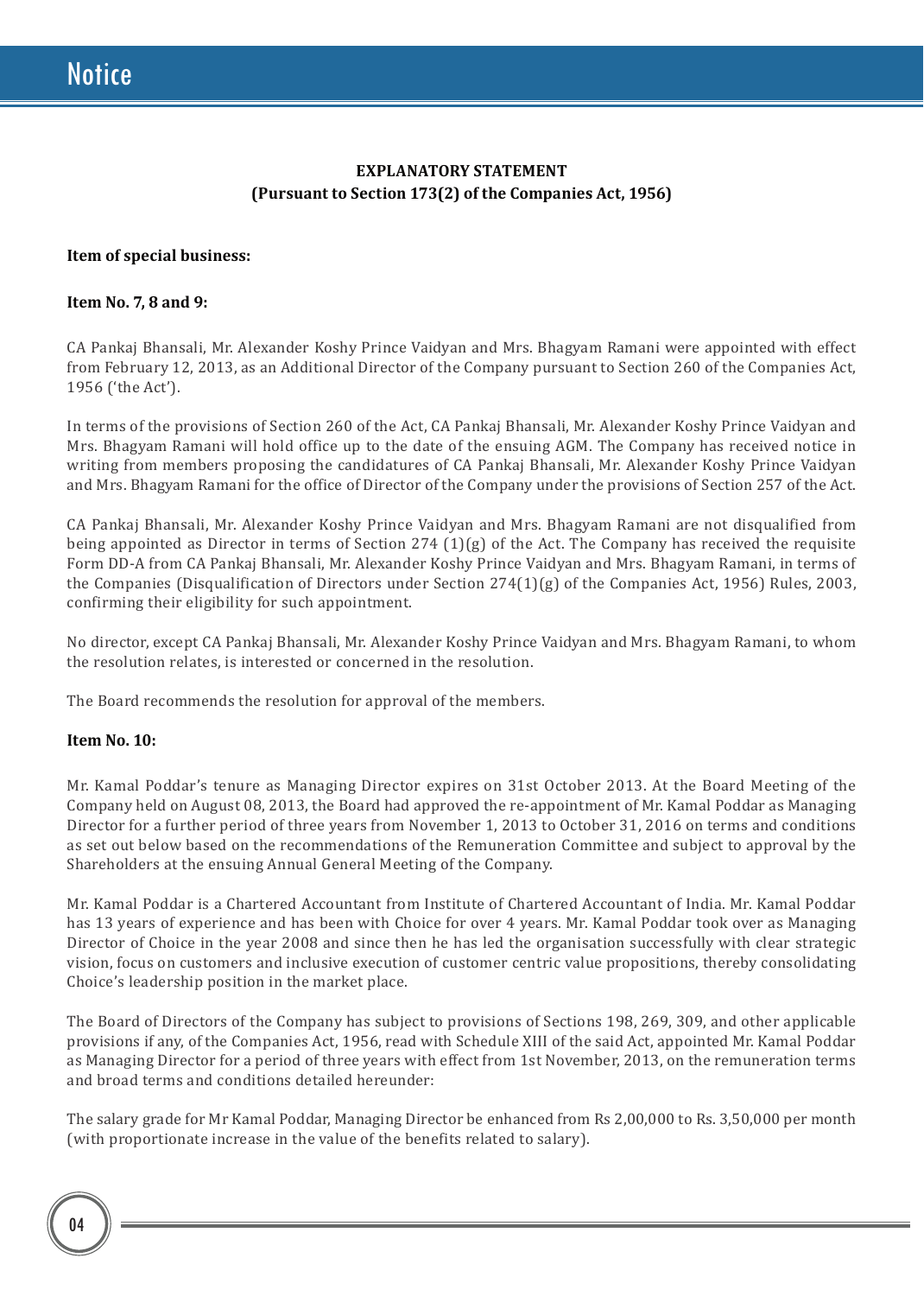All other variable pay including other benefits shall be as per the applicable Company policy and rules. The annual increments shall be effective from 1st April each year, and shall be decided by the Board and will be merit based and take into account the Company's performance.

Any remuneration by way of Commission, in addition to salary and perquisites, shall be calculated with reference to the net profits of the Company in a particular financial year, as may be determined by the Board of Directors of the Company at the end of the each financial year, subject to the overall ceiling stipulated in sections 198 and 309 of the Companies Act, 1956 ("The Act"). The exact amount payable will be decided by the Board of Directors based on certain performance criteria and shall be payable only after the Annual Accounts of the Company have been approved by the Board of Directors.

Not-withstanding anything to the contrary contained herein, where in any financial year, during the currency of the tenure of Mr. Kamal Poddar, the Company has no profits or its profits are inadequate, the Company will pay salary and perquisites and allowances as specified above to Mr. Kamal Poddar as minimum remuneration.

The aggregate of the remuneration as aforesaid shall be within the maximum limits as laid down under sections 198, 309, 310 and all other applicable provisions, if any, of the Act, read with Schedule XIII of the Act as amended and as in force from time to time and may be paid wholly or partially by the Company or any of its subsidiaries. Mr. Kamal Poddar will also be entitled to reimbursement of all legitimate expenses incurred by him while performing his duties and such reimbursement will not form part of his remuneration.

In due compliance with the Article 143 of Articles of Association of the Company and the provisions of the sections 309 & 310 read with Schedule XIII with the Act, the re-appointment of Mr. Kamal Poddar as Managing Director for a further period of three years from 1st November 2013 to 31st October 2016 is being placed for approval by the Shareholders at the ensuing Annual General Meeting of the Company.

The Managing Director shall not be paid any sitting fees for attending the meeting of the Board of Directors or committee thereof from the date of his appointment however he shall be entitled to reimbursement of expenses in connection with the business of the company.

The draft Agreement between the Company and Mr. Kamal Poddar is available for inspection by the Members of the Company at its registered office between 11.00 a.m. and 1.00 p.m. on any working day of the Company.

Mr. Kamal Poddar may be deemed to be concerned or interested in this resolution as it relates to his re-appointment and variation of the terms of his appointment as mentioned above.

A copy of the Memorandum and Articles of Association of the Company is available for inspection of Members on any working day between 11.00 a.m. and 1.00 p.m. at the Registered Office of the Company from the date of this notice up to the date of the Annual General Meeting.

Additional information as required under proviso (iv) to Clause B of Part II of Schedule XIII to the Companies Act, 1956 are given below: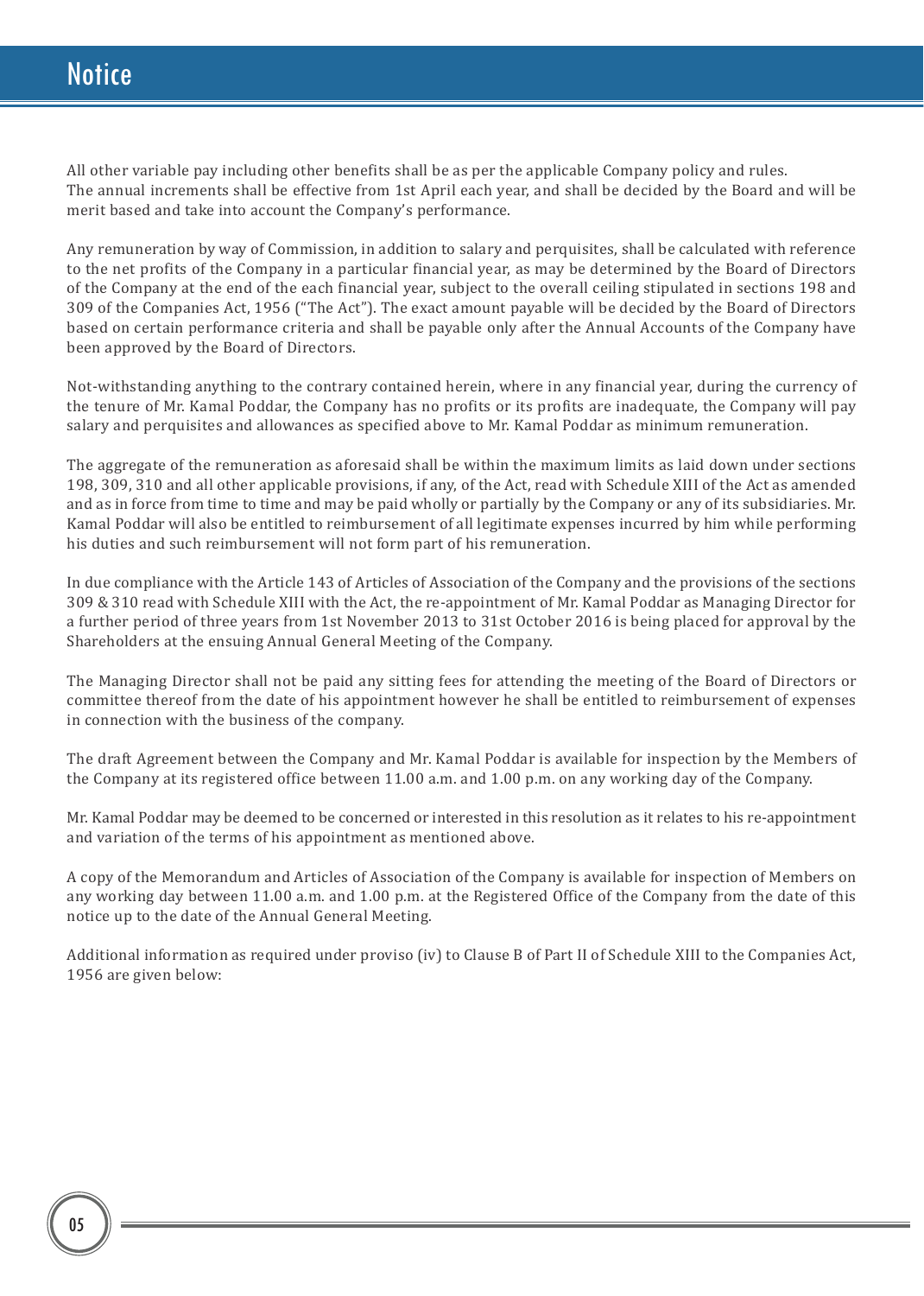## **I. General Information**

|                | Nature of industry                                                                                                                                           | NBFC and other financial services                                     |  |
|----------------|--------------------------------------------------------------------------------------------------------------------------------------------------------------|-----------------------------------------------------------------------|--|
| 2              | Date or expected date of commencement<br>of commercial production                                                                                            | The Company is an existing Company and is in<br>operation since 1993. |  |
| 3              | In case of new companies, expected date of<br>commencement of activities as per project<br>approved by the financial institutions<br>appearing in prospectus | N.A.                                                                  |  |
| $\overline{4}$ | Financial performance based on given<br>indicators                                                                                                           | EPS Rs 1.32/-                                                         |  |
| 5              | Export performance and net foreign<br>exchange collaborations                                                                                                | Nil                                                                   |  |
| 6              | Foreign investments or collaborators, if<br>any                                                                                                              | <b>Nil</b>                                                            |  |

## **II. Information about the appointee: CA Kamal Poddar**

| 1              | <b>Background details</b>                                                                                                      | Mr. Kamal Poddar is Chartered Accountant and is<br>associated with the Company since 2008 and<br>working as Managing Director.         |
|----------------|--------------------------------------------------------------------------------------------------------------------------------|----------------------------------------------------------------------------------------------------------------------------------------|
| 2              | <b>Past Remuneration</b>                                                                                                       | Rs 24.00 Lac per annum.                                                                                                                |
| 3              | Recognition or awards                                                                                                          | CA Kamal Poddar is having good experience in<br>the industry in which the company operates.                                            |
| $\overline{4}$ | Job profile and his suitability                                                                                                | Being a professional (CA) and having experience<br>with Company, he will be able to discharge his<br>responsibilities.                 |
| 5              | Remuneration proposed                                                                                                          | Rs 42.00 Lacs per annum (approx).                                                                                                      |
| 6              | Comparative remuneration profile with<br>respect to industry                                                                   | At par with the industry standards in which the<br>Company operates.                                                                   |
| 7              | Pecuniary relationship directly or<br>indirectly with the company, or<br>relationship with the managerial<br>personnel, if any | No relationship with any promoter, directors or<br>managerial personnel except Mrs. Hemlata<br>Poddar who is wife of Mr. Kamal Poddar. |

## **By Order of the Board of Directors**

**Place:** Mumbai **Mahavir Toshniwal Mahavir Toshniwal Date**: August 08, 2013 (Company Secretary) **Date:** August 08, 2013

## **Registered Office:**

Shree Shakambhari Corporate Park, Plot No.156-158, Chakravarti Ashok Society, Near Bombay Cambrige School, J.B. Nagar, Andheri (E), Mumbai – 400 099 email id: info@choiceindia.com

Sd/-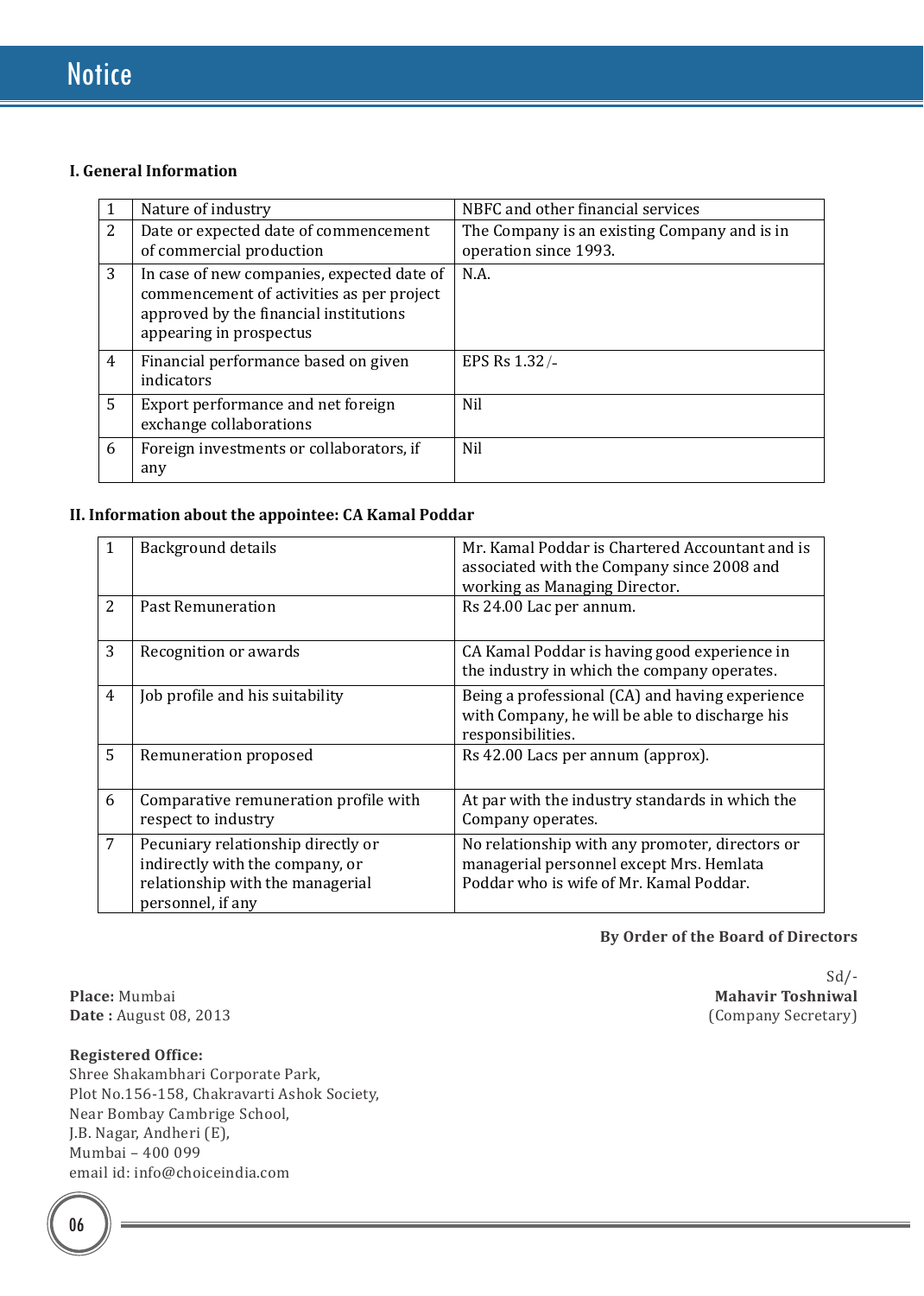## **ANNEXURE TO ITEMS 3,4,5,7,8 and 9 OF THE NOTICE Details of Directors seeking re appointment/appointment at the forthcoming Annual General Meeting (in pursuance of Clause 49 of the Listing Agreement)**

| Name of the<br><b>Director</b>     | Dr.<br><b>Satish</b><br>Chandra<br><b>Kulhari</b> | Mr. Debkumar<br><b>K</b> Goswami | Dr. Kalimohan<br><b>Bhattarcharya</b> | <b>CA Pankaj</b><br><b>Bhansali</b> | Mr.<br><b>Alexander</b><br><b>Koshy Prince</b><br>Vaidyan | Mrs. Bhagyam<br>Ramani    |
|------------------------------------|---------------------------------------------------|----------------------------------|---------------------------------------|-------------------------------------|-----------------------------------------------------------|---------------------------|
| <b>Date of Birth</b>               | 31.07.1957                                        | 10.02.1946                       | 4.12 1938                             | 12.08.1975                          | 20.10.1958                                                | 09.01.1952                |
| <b>Nationality</b>                 | Indian                                            | Indian                           | Indian                                | Indian                              | Indian                                                    | Indian                    |
| Date of                            | 30.05.2009                                        | 30.05.2011(reti                  | 30.05.2011                            | 12.02.2013                          | 12.02.2013                                                | 12.02.2013                |
| appointment                        | (retire by                                        | re by rotation)                  | (retire by                            |                                     |                                                           |                           |
| on the Board                       | rotation)                                         |                                  | rotation)                             |                                     |                                                           |                           |
| <b>Qualifications</b>              | <b>B.E</b> in                                     | MBA, B.E in                      | M.A(Eco),                             | $\overline{CA}$                     | Graduate                                                  | M.A in                    |
|                                    | Electronics,                                      | Mechanical,                      | PHD(Eco),                             |                                     |                                                           | Economics                 |
|                                    | M. Tech in                                        | <b>CAIIB</b>                     | D. Litt in Risk                       |                                     |                                                           |                           |
|                                    | Computer                                          |                                  | Management,                           |                                     |                                                           |                           |
|                                    | Science, MBA,                                     |                                  | <b>CAIIB</b> from                     |                                     |                                                           |                           |
|                                    | PHD                                               |                                  | Indian Institute                      |                                     |                                                           |                           |
|                                    |                                                   |                                  | of Bankers                            |                                     |                                                           |                           |
| <b>Expertise</b>                   | Management,                                       | Financial                        | Banking and                           | Finance                             | Finance                                                   | Economics                 |
|                                    | software                                          | Advisor                          | Finance Industry                      |                                     |                                                           |                           |
|                                    | industry<br>and                                   |                                  |                                       |                                     |                                                           |                           |
|                                    | Academician                                       |                                  |                                       |                                     |                                                           |                           |
| Number of                          |                                                   |                                  |                                       |                                     |                                                           |                           |
| shares held in                     | Nil                                               | Nil                              | Nil                                   | <b>Nil</b>                          | Nil                                                       | Nil                       |
| the Company                        |                                                   |                                  |                                       |                                     |                                                           |                           |
| List of                            |                                                   | 1. Shree Uttam                   | 1.0mnitech                            |                                     |                                                           | <b>Money Matters</b>      |
| directorship                       |                                                   | Steel and                        | Infosolutions                         |                                     |                                                           | Financial                 |
| held in other                      |                                                   | Power Ltd.                       | Ltd.                                  |                                     |                                                           | Services Ltd.             |
| <b>Companies</b>                   |                                                   | 2. KredenceMulti                 | 2. Gansons Ltd.                       |                                     |                                                           |                           |
|                                    | Nil                                               | Trading Ltd.                     | 3. Marshall                           | <b>Nil</b>                          | Nil                                                       |                           |
|                                    |                                                   |                                  | Sons And Co                           |                                     |                                                           |                           |
|                                    |                                                   |                                  | (India) Ltd.                          |                                     |                                                           |                           |
|                                    |                                                   |                                  | 4. SBI Life                           |                                     |                                                           |                           |
|                                    |                                                   |                                  | Insurance                             |                                     |                                                           |                           |
|                                    |                                                   |                                  | Company Ltd.                          |                                     |                                                           |                           |
| Chairman/Mem                       |                                                   |                                  | -Omnitech                             | Nil                                 | Nil                                                       | -Money Matters            |
| <b>ber</b> of the                  |                                                   |                                  | Infosolutions Ltd.                    |                                     |                                                           | <b>Financial Services</b> |
| <b>Committees of</b>               |                                                   |                                  | <b>Audit Committee</b>                |                                     |                                                           | Ltd.                      |
| the Boards of                      | Nil                                               | Nil                              | & Shareholders'                       |                                     |                                                           | <b>Audit Committee</b>    |
| companies in                       |                                                   |                                  | Grievance                             |                                     |                                                           | & Remuneration            |
| which he/she is<br><b>Director</b> |                                                   |                                  | Committee                             |                                     |                                                           | Committee                 |
| Relationship                       |                                                   |                                  |                                       |                                     |                                                           |                           |
| between inter-se                   | Nil                                               | Nil                              | Nil                                   | Nil                                 | Nil                                                       | Nil                       |
|                                    |                                                   |                                  |                                       |                                     |                                                           |                           |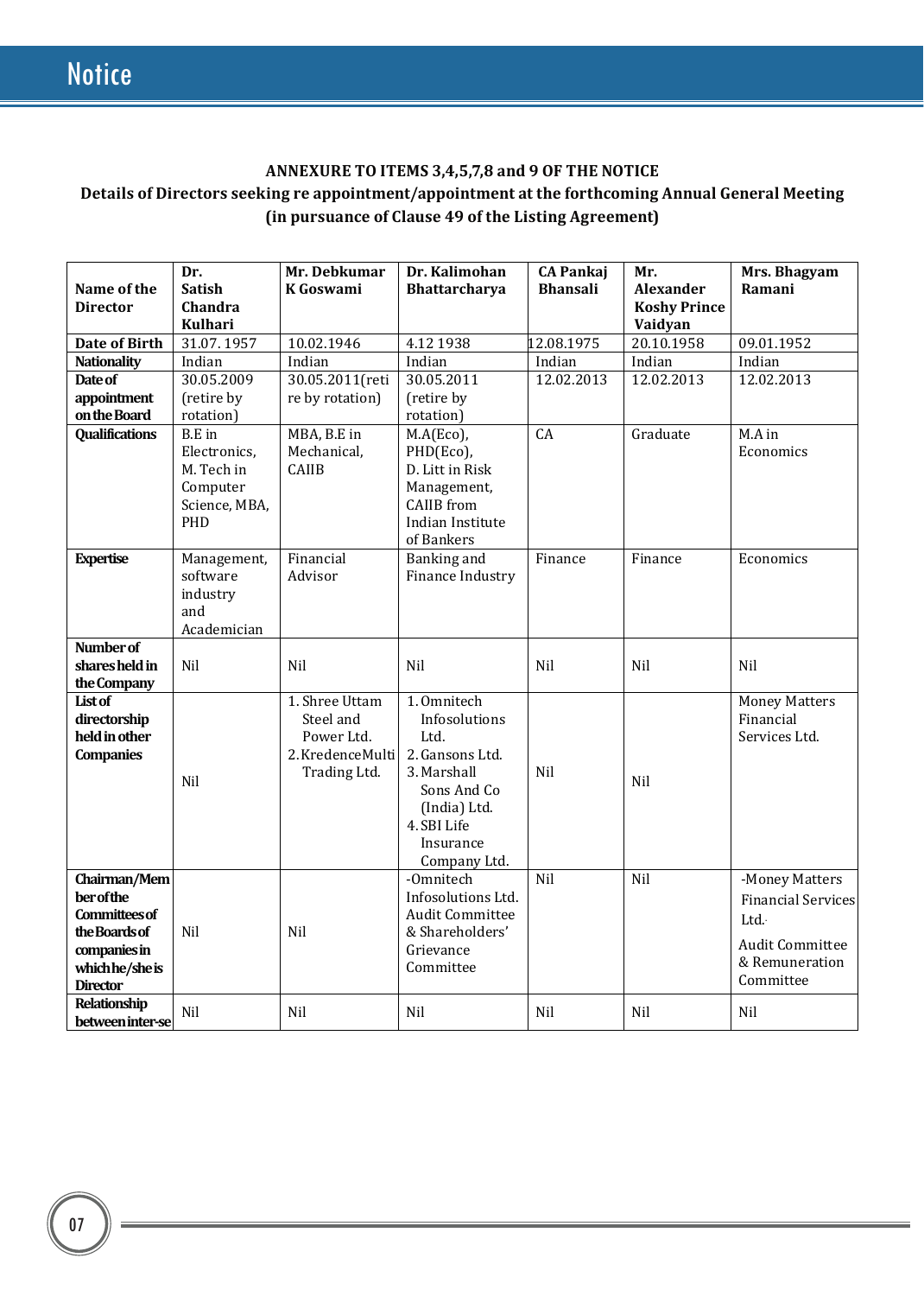## **Invitation to participate in the Green Initiative launched by the Ministry of Corporate Affairs**

The Ministry of Corporate Affairs (MCA) has permitted paperless compliances by the Companies; vide its circulars No.17/2011 and No.18/2011 dated April 21, 2011 and April 29, 2011 respectively. MCA has clarified that services of documents on Members by e-mail will constitute sufficient compliances with Section 53 of the Companies Act, 1956, provided the Members are given an advance opportunity to register their e-mail address or changes, if any, therein with the Company.

Pursuant thereto, we once again invite those members who have not registered their e-mail address to participate in the Green Initiative by registering their e-mail address for the purpose of service of documents viz. Annual Report, Notice of General Meetings, Notice of Postal Ballot, Intimation of ECS Credits etc. by e-mail.

This move by the Ministry will benefit the society at large through reduction in paper consumption and contribution towards a Greener Environment. It will also ensure prompt receipt of communication and avoid loss in postal transit.

Keeping in view the above, your Company proposes to send documents such as the Notice of the Annual General Meeting, Audited Financial Statements, Directors' Report, Auditors' Report, etc., henceforth to the shareholders in Electronic Form, to the e-mail address provided by them and/or made available to the Company by the Depositories.

The Company solicits active cooperation of shareholders in helping the Company to implement the E-Governance initiatives of the Government.

Shareholders holding shares in Demat form, who have not yet registered their e-mail address are requested to register the same with their respective Depository Participant at the earliest. Shareholders who hold shares in physical form are also requested to register their e-mail address with our Registrar & Share Transfer Agent - M/s. Sharex Dynamic India Pvt. Ltd. Unit 1, Luthra Ind Premises, Safed Pool, Andheri Kurla Road, Andheri (East), Mumbai, Maharashtra-400072, E-mail ID: **sharexindia@vsnl.com**. Such registration of e-mail address may also be made with the Company at its Registered Office as per the address mentioned above or at the E-mail ID: **info@choiceindia.com**. Any changes in the E-mail address may also be communicated from time to time.